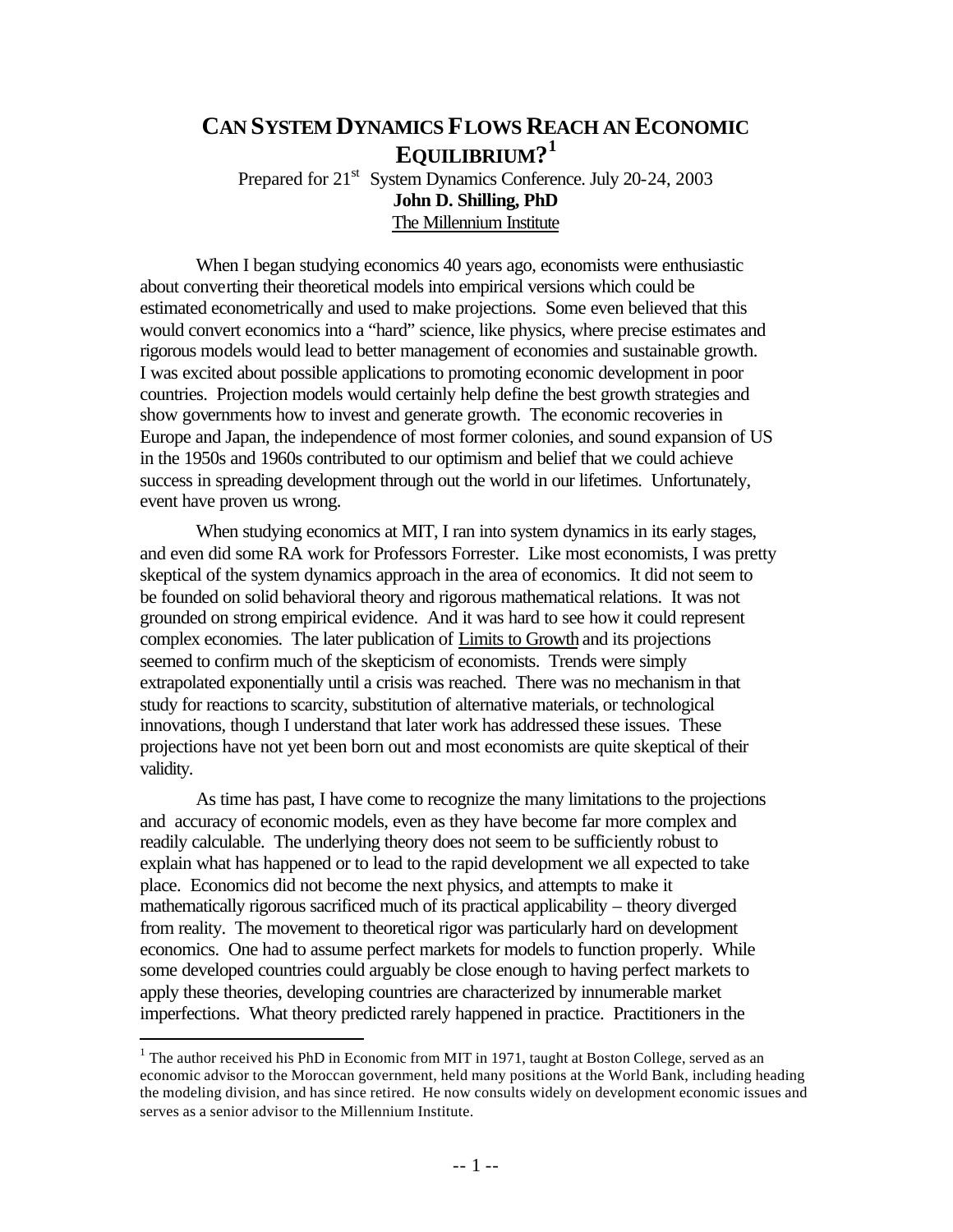field of development economics had to adapt as best they could – sometimes with conventional models and sometimes with convenient rules of thumb based on practical experience.

Over time, I have become somewhat more familiar with system dynamics and have come to appreciate its strengths and values. It has demonstrated considerable capacity to be applied more broadly to economic development issues. Rather than starting from a theoretical base, it begins from observation of relations among variables and links them together in realistic ways, especially when it moved beyond Industrial Operations to broader economic issues. Here I must admit that I have not studied system dynamics in an academic environment. What I have learned comes from applied experience using system dynamics models applied to developing countries. This has been primarily with the Millennium Institute and its Threshold21 Model. So you are still getting an economist's view, and I apologize for an gross representations of system dynamics. I do think that the divergence between these two approaches should be overcome. Neither system has all the answers for economic analysis, but both have substantial contributions to make, and we would all benefit from more work that draws on the relative strengths of each approach. In particular, I see a lot of opportunities for productive collaboration in the realm of development economics.

This presentation will look at some of the key differences and similarities of conventional economic models and system dynamics models for analysis and strategic planning in the context of developing economies. I will attempt to illustrate how their different foundations and approaches have different strengths and weaknesses. Let me begin with economic modeling approaches, especially when applied to development issues. Then I will turn to system dynamics models. I will grossly simplify in this presentation to make it understandable. The basic points hold with more detailed analysis. Finally I will suggest ways I see that these two approaches can converge to create a more powerful and credible integrated approach. This is what we are trying to do in Threshold 21 and its applications in a growing number of developing countries.

*Foundations of Economic Models:* The theoretical foundation of economics provides a basis for understanding and modeling economic behavior. It is assumed that individuals and firms act to optimize their utility or profit. Markets are assumed to be freely competitive so that agents can chose what they want to buy and sell, whether in terms of consumption, labor, or inputs to production. They will organize their actions to jointly produce the maximum utility for each, which will, in principle, lead to the maximum total utility. No external or *a priori* judgments are made about the values of goods or services. These are determined by the functioning of the market. In this theory, markets all clear, unique prices for all goods are determined, and equilibrium is achieved. In fact, it is recognized that such an ideal world does not exist, but the assumed behavior does make sense. It has been verified in many empirical studies which demonstrate that the real world is a reasonable approximation of this ideal, especially if it viewed from a bit of a distance. The comparison is often made with the way that physics deals with gases: the aggregate behavior of gases follows well defined rules despite the actual random motion of individual gas molecules.

Building on this theoretical basis and related econometric studies, economic models have been constructed to explain a number of economic phenomena, to predict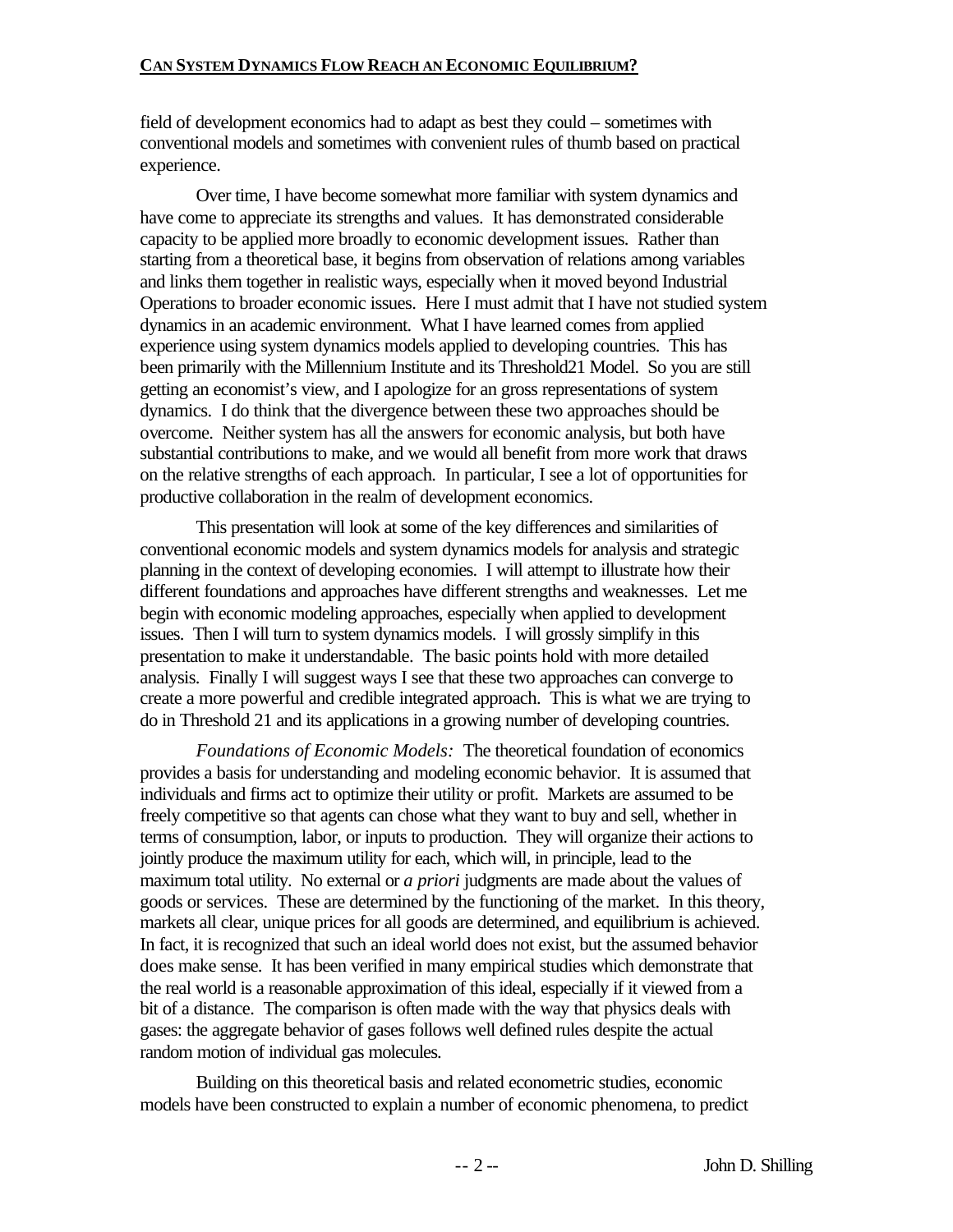how certain policies or other actions will change the economy, and to demonstrate what happens under certain stresses. The simplest family of models can be characterized as accounting models. In these models, the structure is built around the kinds of theoretical formulations suggested above. The model specifications are more detailed and the structural parameters are estimated econometrically over a set of historical data, or they are derived from sets of individual equation estimates and comparisons with other countries, or some combination of the above. The equations may be linear or non-linear, and the model may focus on an entire economy or on a single sector of group of sectors (partial equilibrium models). To run the model, values of certain exogenous variables are supplied and the model is used to calculate the remaining variables using the equations in the model and rules of closure. These closure rules say that certain equations must be satisfied due to basic economic theory, so one variable is effectively a residual. These models are basically recursive. They are easy to construct and run, but it is hard to keep them from generating large residuals after a period of time because there is no internal adjustment of the parameters, the exogenously supplied future variables, or growth rates assumed for certain variables. The IMF FiPlan model and the World Bank RMSM family of models fit into this category.

More sophisticated families of models have been developed using simultaneous solution techniques which enforce market clearing across a large number of variables. These more closely represent the economic theories of market equilibrium. Computable General Equilibrium (CGE) models are the most commonly used family of these models. They have been made practical by the tremendous advances in computing power. These models are build around a Social Accounting Matrix (SAM) that records in detail flows of goods among many sectors as they are used in production and consumption. The flows of the SAM are often represented in physical terms and then converted to value terms (i.e., with relative prices) to allow summation over all goods. Each cell of the matrix contains a flow from the sector represented by the column to the sector represented by the row. Some may be blank if there is no actual flow, otherwise in the model, there is a function for that cell which determines the relation of the column to the row and generates a value.

Each column-row pair in this square matrix represents a market that must clear. The model is solved simultaneously to optimize a given objective function with adjustment being made in both relative prices and volumes of flows passing through each cell. The objective function typically maximizes total output or some measure of consumer utility. The model's solution (which is not guaranteed) also must satisfy closure rules governing aggregate market balances and external constraints imposed on the model. These models can be very complex and require large amounts of data to construct, estimate parameters and derive functions. And a specific objective function must be specified.

They can be used in either comparative-static or inter-temporal modes. In the comparative-static mode, a base solution of the model is used as a point of departure. Then changes in certain policies or relations or exogenous factors are inserted into the structure and the model solved again. The equilibrium with the changes is compared to the equilibrium without the changes to demonstrate the impacts of the assumed changes.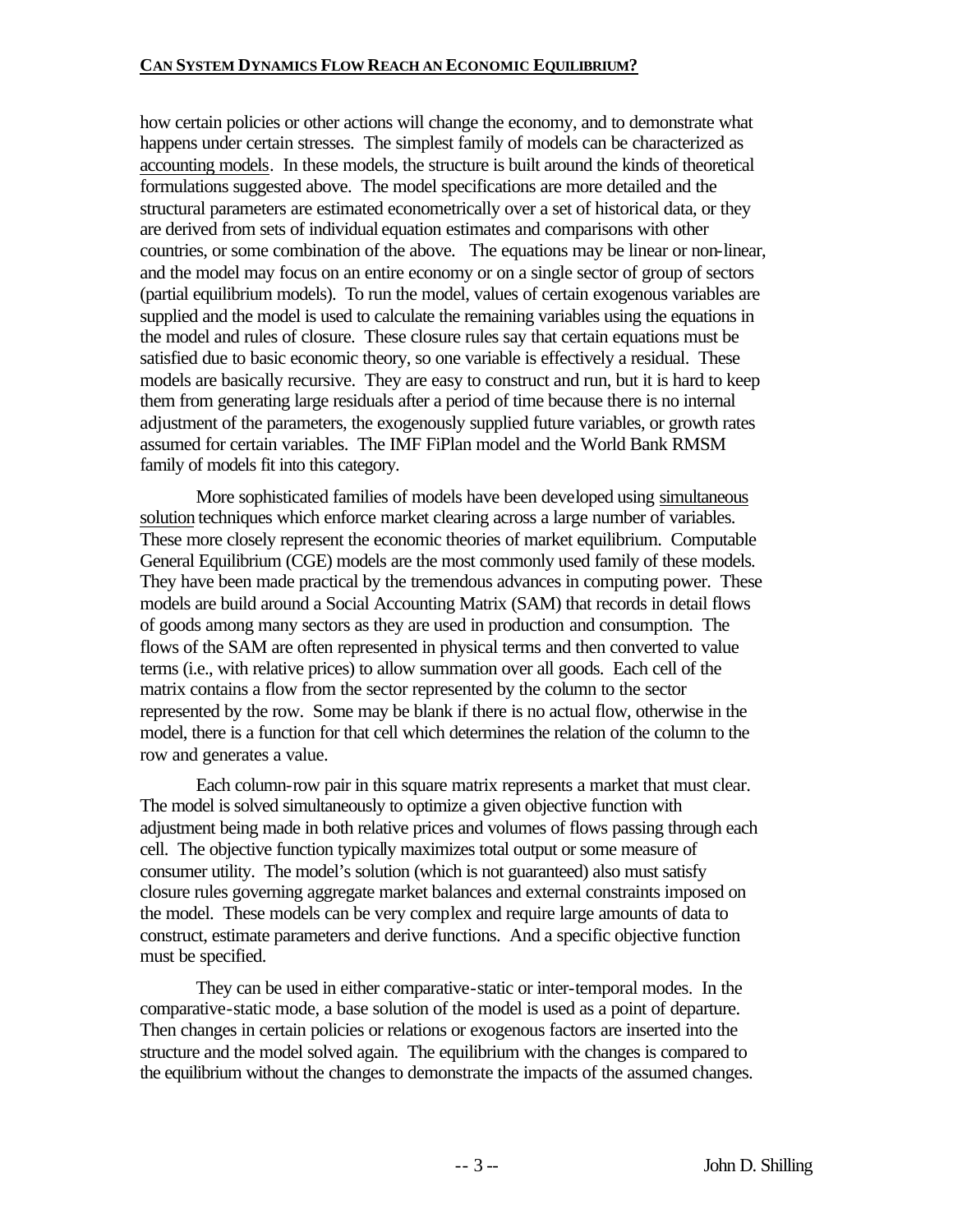There is no time frame in the approach as the model has no mechanism for determining how long the markets take to clear in reaching the new equilibrium.

In the inter-temporal mode, the model is constructed to solve for a new equilibria in a sequence of time periods (usually years). This requires specifying the results of one solution period as input into the next period (e.g. savings in period t becomes investment in period t+1), projecting certain variables (e.g. population), and fixing certain terminal conditions (e.g. minimum capital stock) so that the economy would be sustainable after the projection period. Otherwise the model would optimize consumption during the years covered at the expense of investment in later years, which would only pay off after the projection period and thus have little if any value.

These models require tremendous amounts of computation power and are very sensitive to the terminal conditions and the exogenous variables. They are impressive pieces of work. Of great value is the collection of data form a variety of perhaps inconsistent sources and fitting it into a consistent framework. The most important contribution to understanding the processes in developing economies is the SAM. It helps comprehend the actual structure and mechanisms driving the economy. The process of creating the model itself contributes a great deal to improving our understanding of an economy and how it works. That may be as important as use of the results of the model.

*Strengths and Weaknesses of Economic Models:* These models have made valuable contributions to our thinking about development and examining the potential impacts of different policy options. Not because the models are themselves good predictors of anything, but because they are valuable tools in the hands of careful experts who understand their limitations and are properly skeptical of their results. They do represent plausible behavioral actions and reasonable constraints on the movement of different variables. Many of these constraints have real world counterparts, like limitations on foreign borrowing and budget balances, and many force planners and policy makers to take into account realistic views of the future, like generating positive output from investments. However, these models have a number of weaknesses.

While they are based on a clear theory of markets, they do not include the mechanism by which markets clear, nor a time frame. There is an implicit assumption that market-wide auctions take place outside of time, at no cost, and that all goods can be treated as commodities (no brand preferences). CGE and other models give no indication of what is taking place to achieve market clearing. It is a result of a mathematical solution algorithm, not a specific behavioral process, though of course the rules driving the solution are based on economics' behavioral theories. So these models tend to be 'black boxes.'

Initially, these models were based on the assumptions that markets were 'perfect,' because that was as far as theory had progressed. Work on development economics was prolific, but based on empirical observations that could not be shoe-horned into the neat theoretical boxes that were being used for models. So development issues fell out of favor with the mainstream. Applied development economists understood that the assumptions and conditions for theoretical purity simply did not apply in developing economies, and were only approximations in developed ones. Slowly theories expanded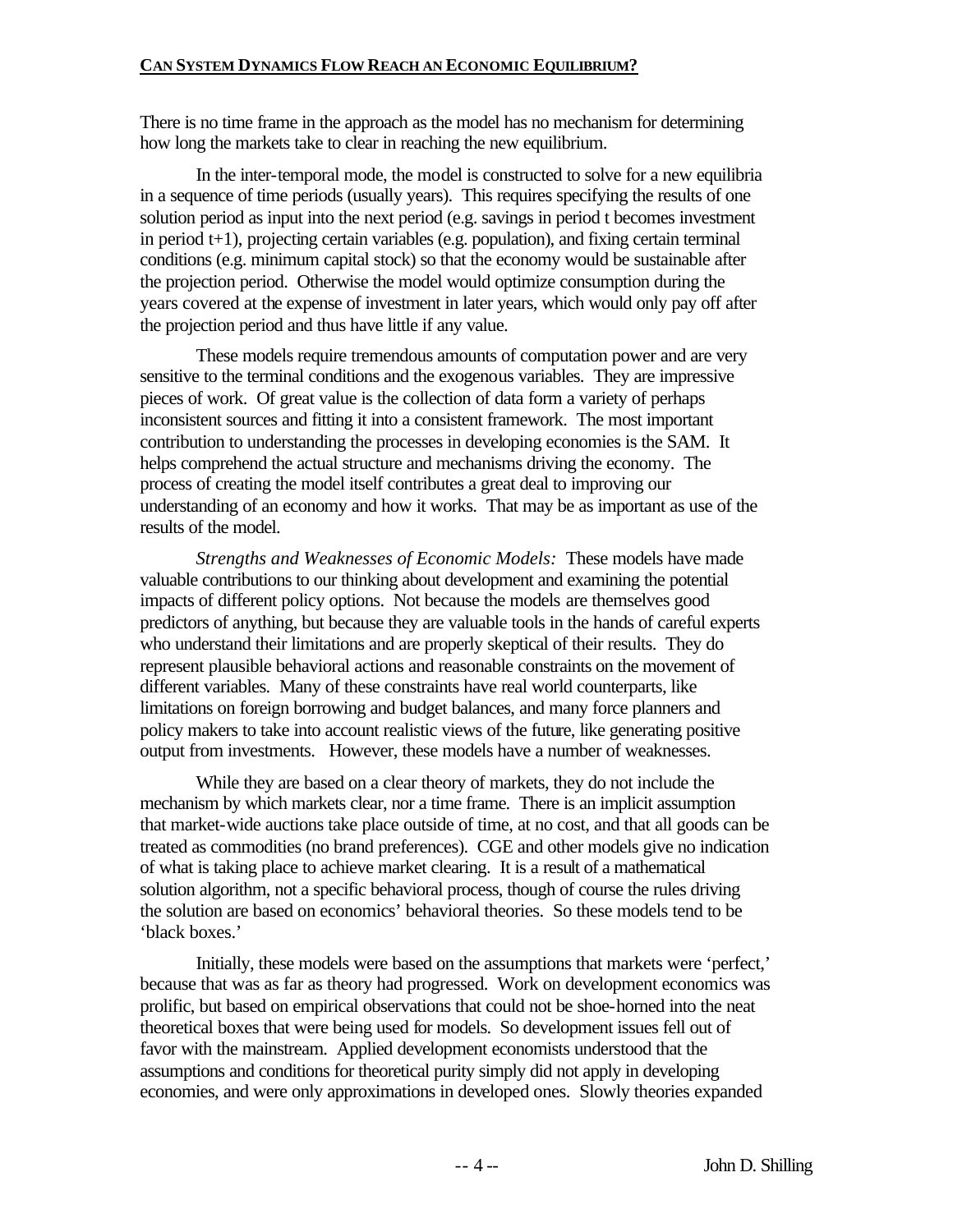to include explicit recognition of what have been termed 'market imperfections' or 'market failures.' And the issues of development could be addressed in terms of a sounder theoretical basis explaining how imperfect markets work. Some of these innovations could be incorporated into the rigorous formulation of models, but most changes were difficult. Simple deterministic relations in pure market models were replaced by potential results that would be characterized as "it all depends," Models would not yield unique results and had difficulty endogenously determining which result to use as input for the next period.

This contributed to the use of accounting models where exogenous assumptions were made about 'what it all depends on.' Judgments had to be made throughout the model and the resulting projections depended as much on the externally supplied assumptions as the structure of the model itself. You had to trust the modeler more than the model.

One common observation of the evolution of developing economies is that markets are rarely or ever in equilibrium. And it is not clear that they are tending toward equilibrium with any haste. Indeed, the failure of their markets to function reasonably well is a major reason that they are underdeveloped. So it is hard to apply theories and models that assume stability and prevalence of equilibria to situations where equilibria are the exception rather than the rule. And this in itself explains a lot of the problems faced by development economists.

A final problem is that economic theory has little to say about equity, poverty, and social development issues, which are central to development. In part, this is because the basic theory accepts whatever initial distribution of wealth exists and optimizes welfare on that basis of that. When there are distribution problems resulting from policies that maximize total output, there are implicit assumptions that somehow those who benefit the most will offset the losses of those adversely affected and still come out ahead. This mechanism is outside of the economic process, and rarely accomplished. Similarly, improving standards of living or reducing poverty per se are not accounted for in the core theory unless they are reflected in market exchanges.

I admit that this is neither a complete or 'fair' list of the failings of conventional economic models, but it is an adequate characterization for this exercise. That said, I also have to state that a lot of bright and pragmatic economists have recognized these problems and created ways to adapt what is relevant from economics to developing countries and give good advice. But it is hard to do so in the context of models based on conventional economic theory. Even when complete CGE-type models are attempted, the lack of data makes doing them quite difficult to prepare and hard to integrate into policy making processes. It takes a long time to get consistent results, and the underlying processes are rarely transparent to policy makers, so they rarely play a key role in decision making. More likely, accounting models will be used which generate clear results, based on simple economic assumptions, though the actual process is often not transparent. However, since these models do assume market clearing and certain balancing constraints, it is not clear how relevant they are. I am thinking of World Bank and IMF accounting models.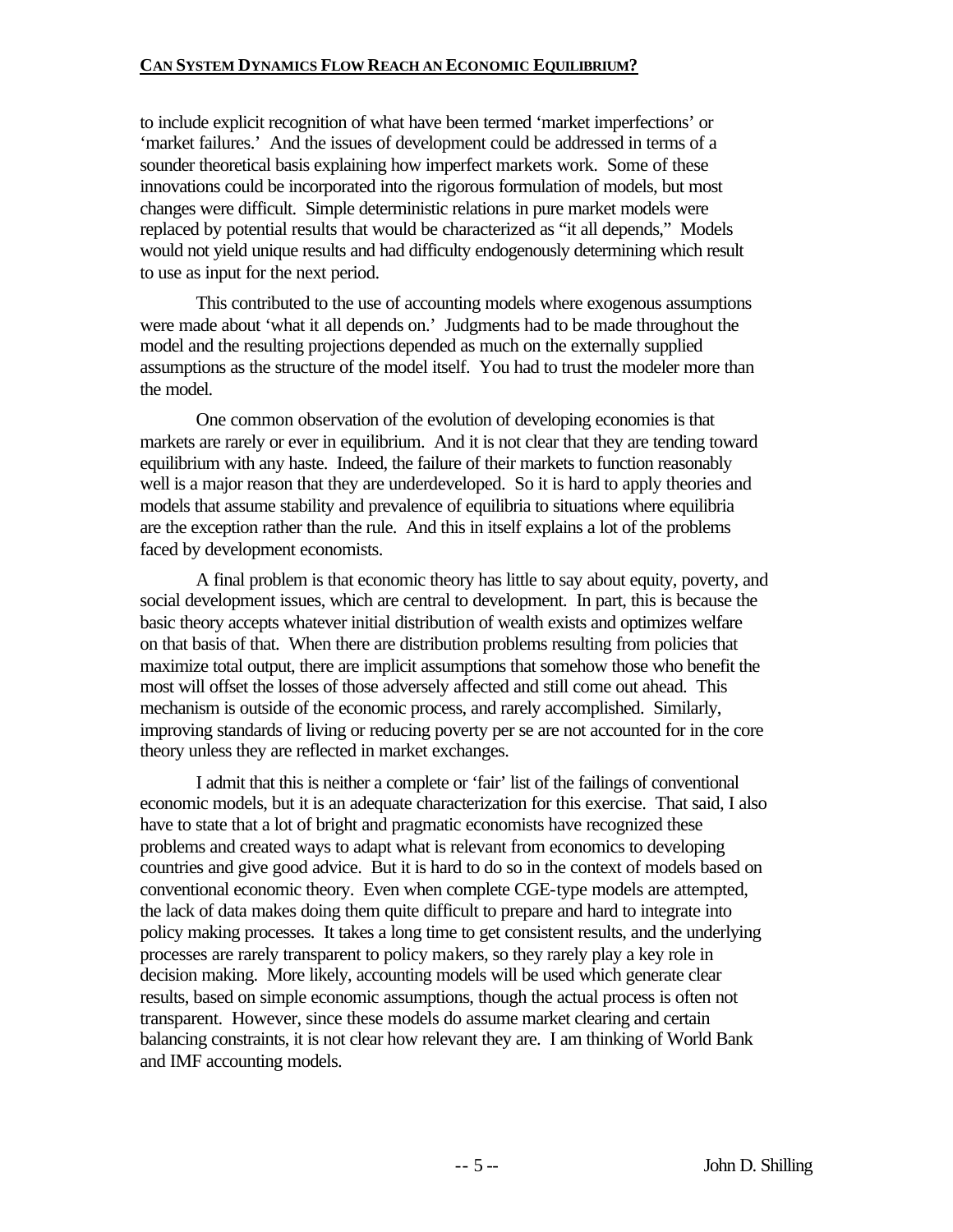*Foundations of System Dynamics Models:* Here I admit from the outset much less expertise. I have worked primarily with system dynamics models developed by the Millennium Institute, and have learned as I go along. I did have to overcome initial skepticism of system dynamics from my early exposure and the rampant criticism in the economics profession of applications like Limits to Growth. So I have come a ways. But I still have a lot to learn about the applications of system dynamics to economics. As I understand it, system dynamics models are not based on underlying theories of economic behavior, but rather on describing a series of interconnected events through differential (or sometimes difference) equations that track the natural progress or evolution of a system over time. In economic system dynamics models, these relations may be based on assumptions about economic agents seeking certain goals and behavior on certain rational principles, so they make sense.

Three principles seem to guide systems dynamics modeling. The first principle is precise causal relations. In industrial operations models, these can be physical or chemical reactions, or movements of items in response to orders or instructions, or transformations of inputs into outputs according to well defined processes. These rules are generally fixed over time, often based on physical laws, and the parameters ususally remain constant rather than adjusting endogenously to relative excesses or deficiencies in say the stocks or the size of the flows. The second principle is the use of stocks and flows. The model records changes in stocks as a function of inflows and outflows determined by its causal relations. The stocks are important in that they represent significant parts of reality and everything that is observed in economic activity are stocks used in various ways to create flows and eventual changes to stocks. But is not clear what impacts the size of the stocks or rates of change have in most system dynamic models. The third principle is the existence of feedback loops. Causal chains feed back on themselves after a few or many steps. This feedback can be positive or negative depending on the intervening causal relations.

Based on what I have seen and heard, system dynamics models can be highly effective in tracking and projecting physical systems. Causal relations based on physical relations can be assumed to remain constant over time, or vary in a predictable manner based on the underlying physical science. Here, there may be sound theoretical bases for the relationships used in the model. The strength of the relations and extent of the feedback can also use the underlying science. The key issues would be how many secondary and tertiary relations to include and where to set boundaries. Being inherently dynamic, these models project paths of various variables over time, usually to see when or whether certain goals would be reached or how certain stocks are affected or what the costs in terms of certain inputs would be. The net effect of the positive and negative impacts can be assessed. In many areas, including in economic and financial markets, these models have proven quite accurate in predicting results.

*Critiques of System Dynamics from Economists:* Most conventional economists seem very uncomfortable with system dynamics when applied to economic systems beyond narrow micro applications. Part of this may stem from general unfamiliarity with how to use system dynamics. And part is based on legitimate concerns. System dynamics models appear to be too deterministic and mechanical for economic projections. A large part of this reaction is based on the projections of the world models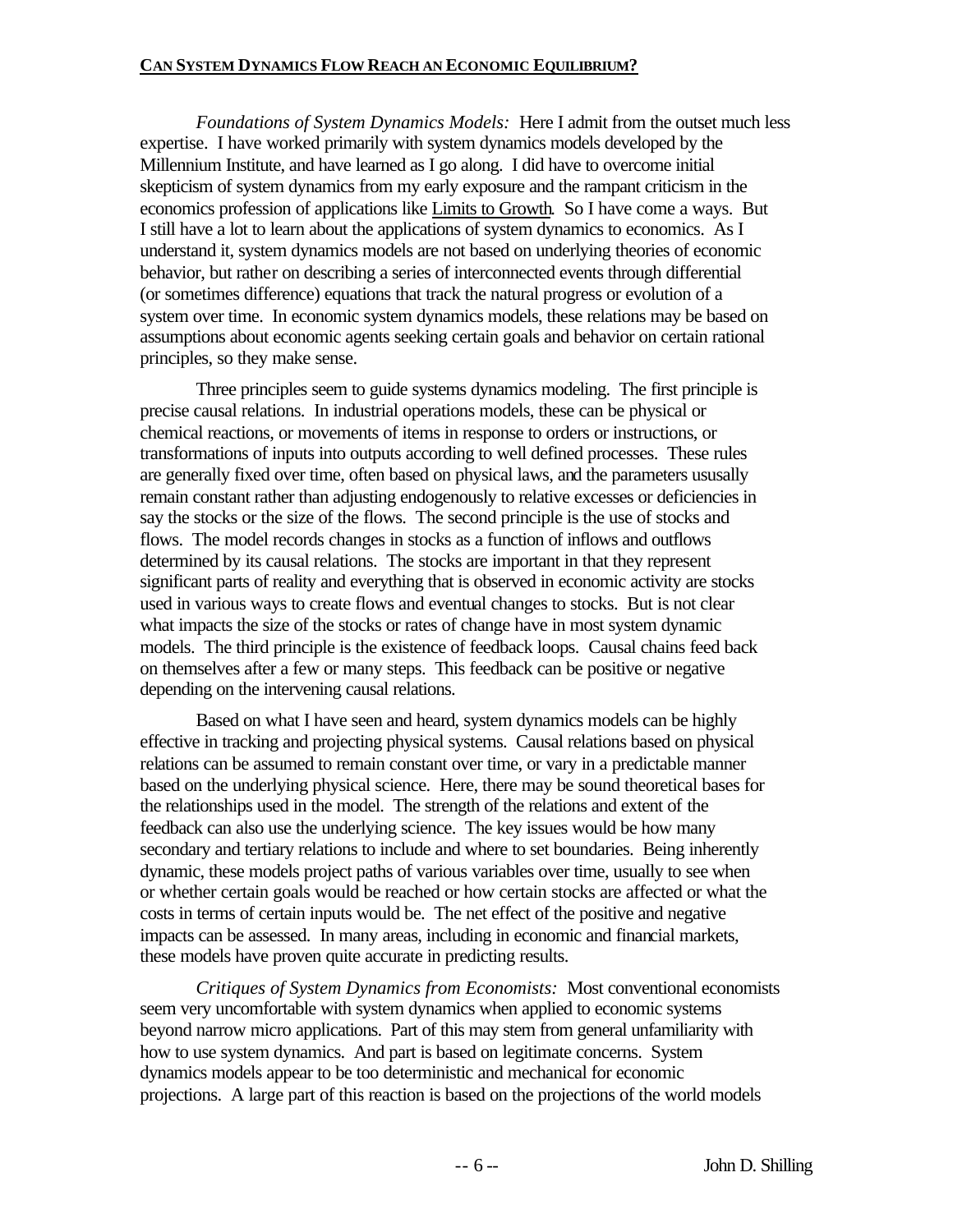that show exhaustion of resources make no allowance for the fact that increasing scarcity will raise prices and lead to reduced demand, substitution of other goods, and incentives for technological change. The doomsday predictions of highly publicized systems dynamics models in Limits to Growth and Paul Ehrlich's work on population have not been realized. The economic systems responded and generally approximations of equilibria were sustained. The counter arguments of economic Julien Simon have held so far, though I do question how long they can be sustained.

These models assume that the set of driving causal relations will continue indefinitely. Compared to economic models, they seem to lack the kinds of closure and balancing rules that constrain economic systems, either inherently or through the actions of markets. Thus systems may explode or crash depending on the calibration of the model. Indeed, this may represent the evolution of some systems, like the population explosions and crashes of bacteria. But it is less credible when applied to economic systems where behavior changes and the economy adjusts and tends toward equilibrium. Economic agents do learn from past experiences. The general reaction to the first oil crisis in 1973 was to increase spending to offset the price increase in oil. This led to excessive inflation that took years to control. So when the second oil crisis arrived, politicians reacted differently and restrained spending. This was a problem for economists who based their projections on models which used the old behavior patterns. But it also raises concerns about deterministic systems that do not have market balancing factors included.

Let me emphasize the above critiques stem largely from economists who have very limited exposure to the full range of applications of system dynamics models to economic issues. I understand that many of these concerns have been addressed in much of the current system dynamics modeling work, though I am not yet familiar with a lot of that work. This is what leads me to urge that we find ways to build on the strengths of both approaches and promote more convergence.

*Can These Approaches Work Together and Not Spit at Each Other?* My experience in applying system dynamics models to developing economies strongly suggests that they offer a number of advantages. In fact, there seem to be a number of similarities when you get beyond the jargon. In economics, we talk about virtuous circles where positive, growth oriented equilibria are generated. And we worry about vicious circles where negative, slow or no-growth results occur. Sounds a lot to me like positive and negative feedback loops. While economics is primarily concerned with flows that generate the market clearing equilibria so central to its theory, it does have to take account of stocks. It usually restricts itself to capital stocks, and occasionally inventories, but labor force, technology, and other things are stocks that implicitly figure into economic models. Economists also believe in causal relations, but rather than giving them full sway, they mitigate them through various market clearing mechanisms and closure rules to satisfy their theoretical constraints.

Can we take advantage of these similarities to come up with a better tool for use in the real world? Theoretical economics made the choice of requiring rigid assumptions in order to attain clear proofs of its propositions. Applied economics was left without a realistic theoretical base and had to try to merge some of the theory to the reality on developing economies. CGE models have accomplished a lot starting from the basis of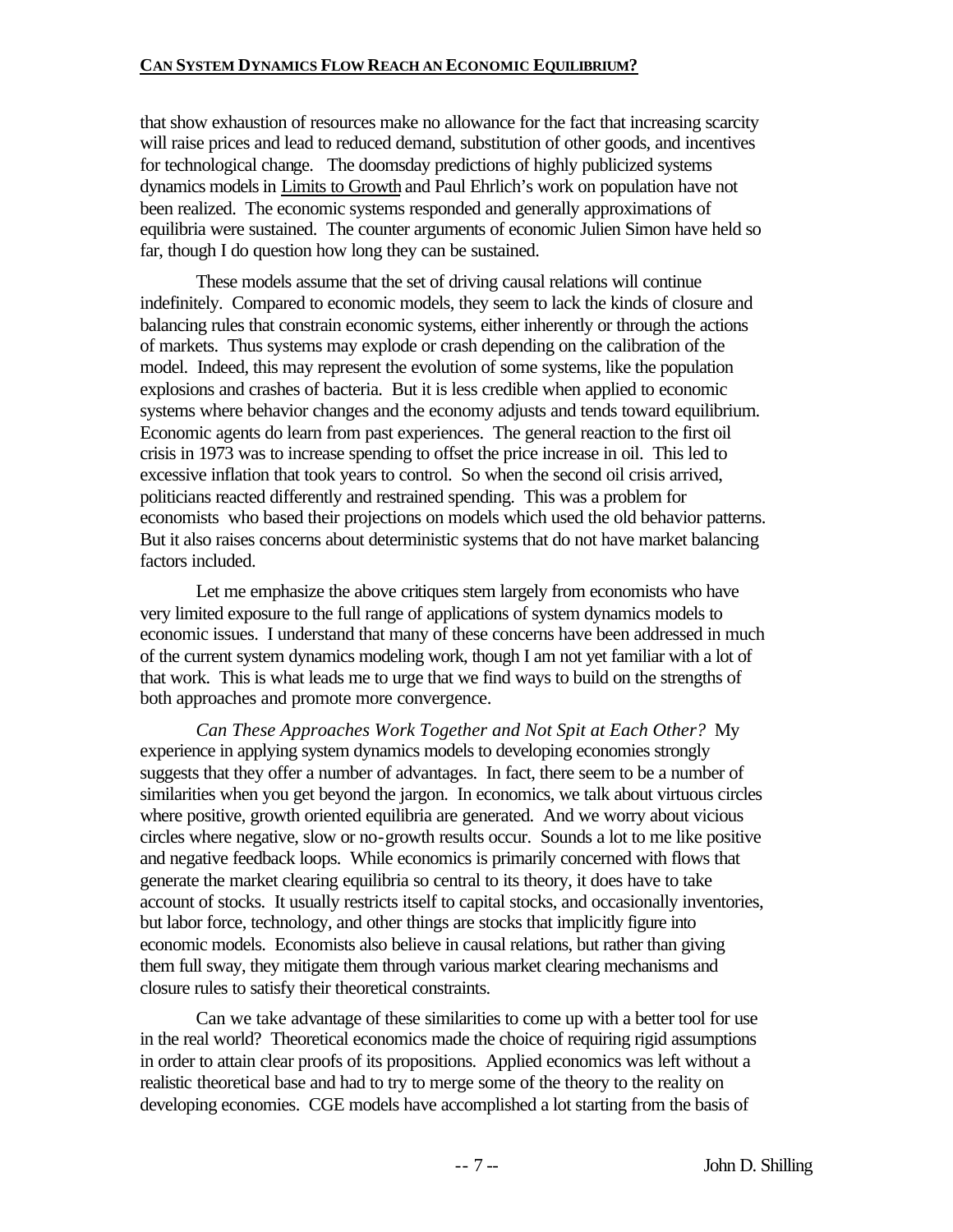market clearing equilibria and using SAMs to clarify actual relations that lead to market clearing, but they have their limitations. In practice, markets in developing countries, and even developed countries, are rarely in equilibrium – all goods are not commodities, single prices don't obtain, and at any point, markets typically face excess supply or demand. In a well-functioning market, these lead to normal economic reactions – prices are raised or lowered, levels of production adjusted, and so on to move toward an equilibrium. It is hard to say how long it takes, because there are always disruptions of markets that change where the equilibrium might be. Consumer tastes may change, new products or processes or producers may enter the market, government policies may change. And market clearing efforts take place in real time and are not costless. So markets trend toward equilibria, over time, usually.

Even economists admit that in certain circumstances, dynamics may cause markets to be unstable rather than stable, but these are considered rare. We could look at the classic example is a 'hog-cycle,' where under certain conditions of the supply and demand curves, responses to market signals leads to a spiral away from equilibrium. What is interesting with this example is that it recognizes that economic decisions are made sequentially over measurable periods of time. The market doesn't clear instantly. In fact, that is the way real markets work. They do not reach simultaneous solutions outside of time. The agents make decisions about their next actions based in information available at a point in time. It is a sequential or recursive process, not a simultaneous one. In this regard, the recursive or sequential process embedded in system dynamics models resembles actual market processes better than the simultaneous solutions of economics.

If we start from this point, how would we combine more economic behavior with a system dynamics process, particularly for macro economic modeling and development economics? It should be possible to introduce economic behavioral responses into systems dynamics causal relations. Demand for goods can be a function of price, incomes, and other factors. Price can be a function of current productive capacity and existing stocks. So if stocks are low, price will rise. This will reduce demand in the current period, shift demand to other goods, and increase production in the next period, if costs of increased production do not rise too fast.

With proper buffers and lags, this will lead toward economy-wide market clearing equilibrium. Similar arrangements can be made for other markets – labor and even capital -- where growth in demand, perhaps as expressed in the price increase of a good, will shift allocation of investment and demand for labor. If the solution periods of the system dynamics model are short enough, this will do a good job of replicating the actual function of markets. The parameters of the demand functions can themselves be variable, determined in part by relative levels of income and satisfying 'limited' consumption needs. For example, the demand for food does not increase proportionately with income beyond a certain, relatively low point. So the parameters allocating demand across goods have to change as income rises.

Certain closure rules do need to be applied to the model to assure that markets clear in the sense that all production and consumption, or supply and demand, balance in a given period. This closure does not need to occur in the pure economic sense of prices adjusting instantly so that supply equals demand. It can occur through the accumulation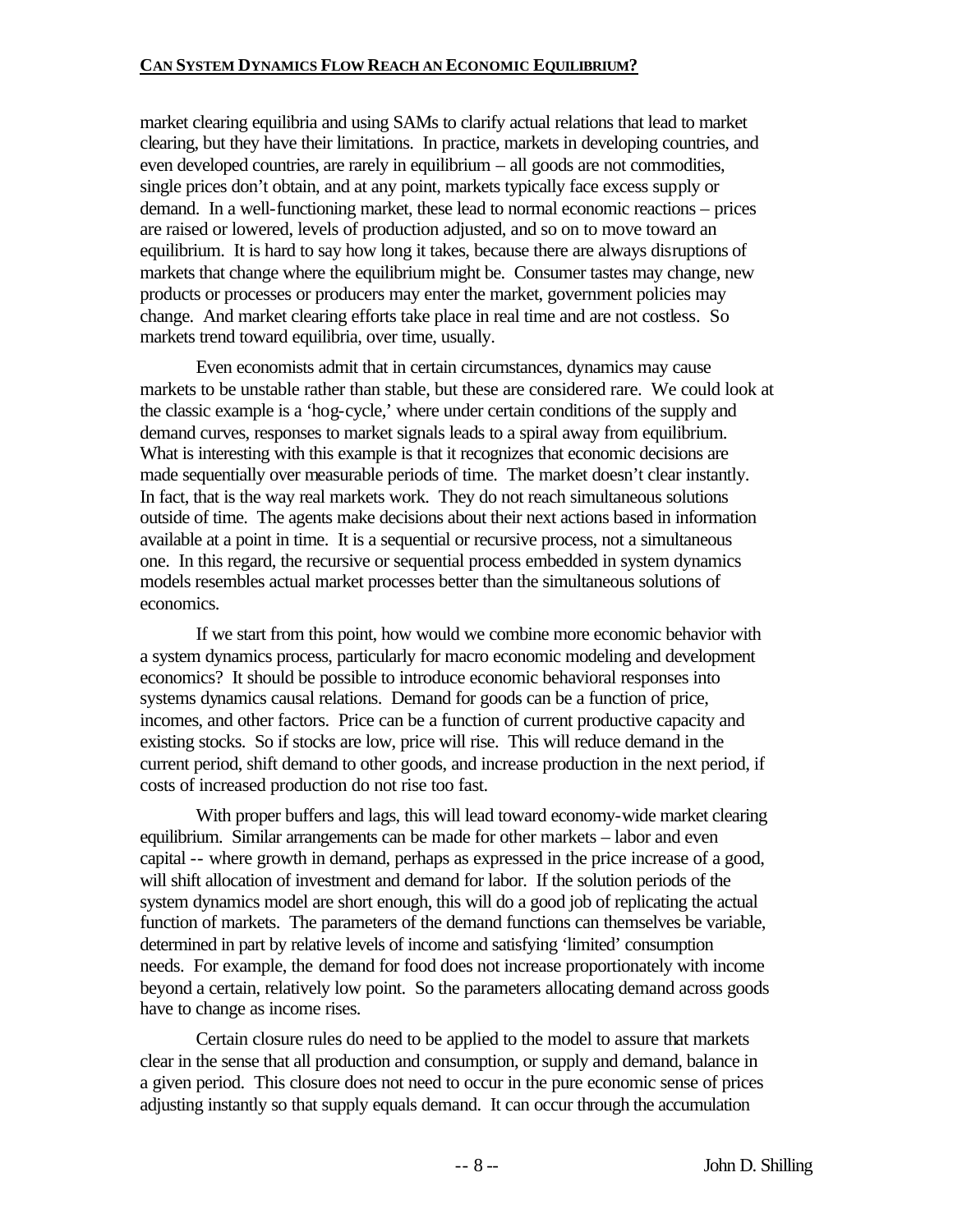or depletion of inventories or buffer stocks, which act as a residual to 'clear' the markets. These can be inventories for goods, unemployment for labor, excess capacity for physical capital. And the accumulation or depletion of inventories can affect production or consumption decisions in the current or future periods. Other residuals can be used to balance macro level 'markets.' Savings or net exports can balance the aggregate national accounts, and change in reserves can balance foreign accounts – closure equations. Including a SAM in a system dynamics model (as we have done in the Threshold 21 model) can be a big help in structuring and accounting for these balancing reactions and achieving market clearing, though with slightly different mechanisms in system dynamics than economic modeling.

Changes in stocks can feed back into other parts of the model to mitigate tendencies for some variables to grow unsustainably large or small. However, where tendencies persist for variables to grow too large, this may be taken as a sign that there are structural problems in the model that need to be addressed. Either the model is not properly formulated, or the economy modeled is not sustainable. Deeper structural changes may be required. Both indications are helpful to the modeler and policy maker, in different directions. In fact, these discrepancies may be more transparent in a system dynamics model than in a CGE model, where the equilibrium is enforced and some of the resulting market clearing actions may not be feasible in practice.

System dynamics models offer opportunities to include much more of the interactions in a socio-economic structure than a pure economic model. They can create linkages to health, education, and other social sectors that are impacted by economic actions. They can generate feedback from those sectors to the economy. This allows them to include equity and value choices that are hard to include in economic models. For example, increased provision of education, depending on the type, can increase the skill level of the labor force and raise productivity. Better medical care will reduce morbidity, increasing the effective labor force and its productivity, and will increase longevity, raising the dependency ratio. Environmental impacts can similarly be readily incorporated. Impacts of pollution can affect health and costs of production (e.g. higher costs for water treatment), and the effects of resource depletion can be included. I don't want to imply that economists are not aware of these relations. They are, and they have done a great deal of analysis and built sub sector models to examine these questions. That is where we would get a lot of our information about causal relations and potential parameter values. But it is very difficult to incorporate these partial models into economy-wide models subject to economic theories about market clearing etc.

At this point, I do not want to go further into the details. The work of many system dynamicists is moving in this direction, probably much more than I have presented. I doubt that I have introduced much, if anything, new to such analysis. What I hope I have done is show that many of the arguments between economics and systems dynamics are more polemic than real. Both approaches have a great deal to offer in deepening our understanding of how the real world works and how to estimate the potential impacts of policies and political decisions. And they have their failing. It should be possible to combine these approaches more productively. Economics offers valuable information about economic behavior and the inherent constraints in an economic system. Certain factors do have to balance.